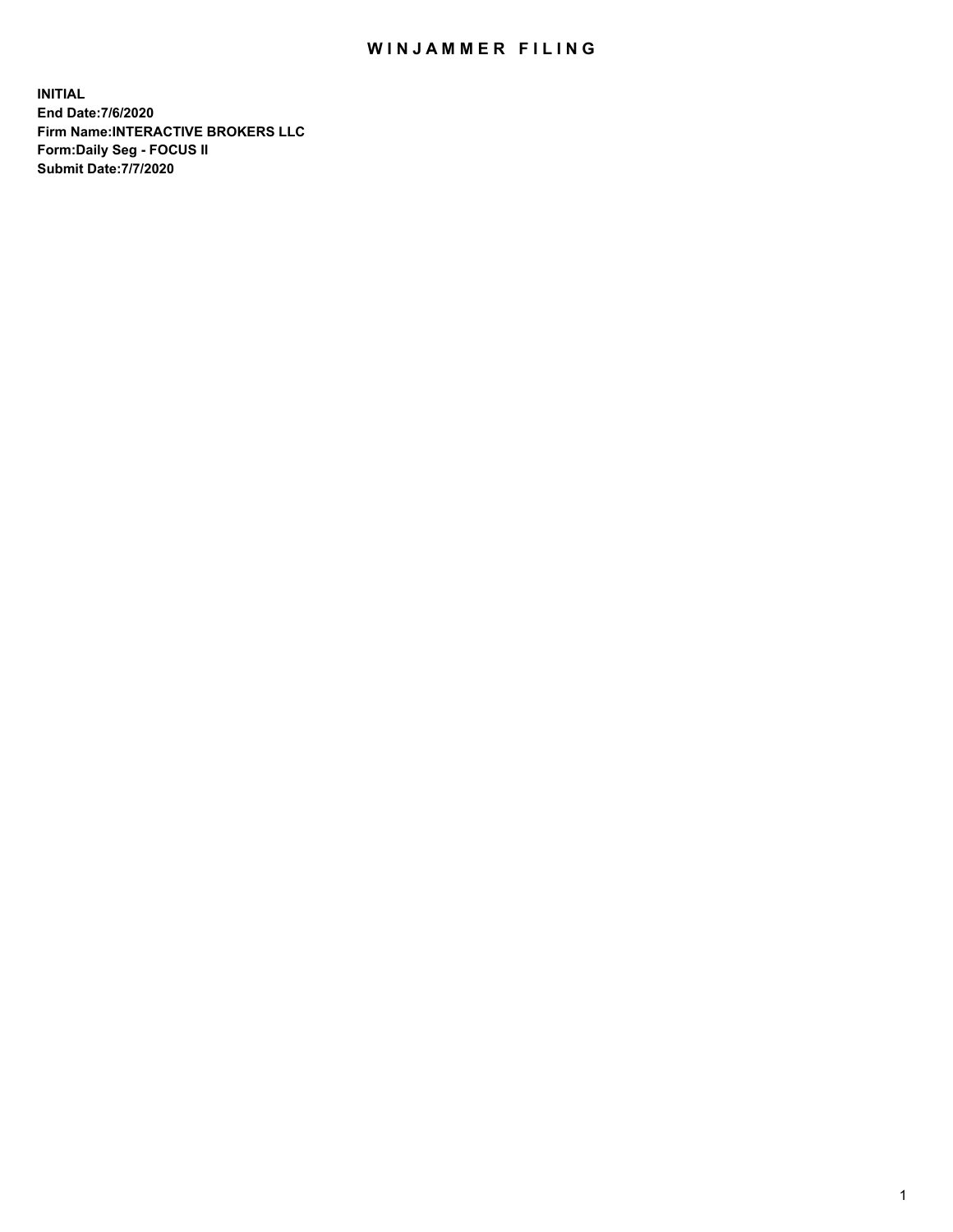**INITIAL End Date:7/6/2020 Firm Name:INTERACTIVE BROKERS LLC Form:Daily Seg - FOCUS II Submit Date:7/7/2020 Daily Segregation - Cover Page**

| Name of Company                                                                                                                                                                                                                                                                                                               | <b>INTERACTIVE BROKERS LLC</b>                                                             |
|-------------------------------------------------------------------------------------------------------------------------------------------------------------------------------------------------------------------------------------------------------------------------------------------------------------------------------|--------------------------------------------------------------------------------------------|
| <b>Contact Name</b>                                                                                                                                                                                                                                                                                                           | <b>James Menicucci</b>                                                                     |
| <b>Contact Phone Number</b>                                                                                                                                                                                                                                                                                                   | 203-618-8085                                                                               |
| <b>Contact Email Address</b>                                                                                                                                                                                                                                                                                                  | jmenicucci@interactivebrokers.c<br>om                                                      |
| FCM's Customer Segregated Funds Residual Interest Target (choose one):<br>a. Minimum dollar amount: : or<br>b. Minimum percentage of customer segregated funds required:% ; or<br>c. Dollar amount range between: and; or<br>d. Percentage range of customer segregated funds required between:% and%.                        | $\overline{\mathbf{0}}$<br>0<br>155,000,000 245,000,000<br><u>00</u>                       |
| FCM's Customer Secured Amount Funds Residual Interest Target (choose one):<br>a. Minimum dollar amount: ; or<br>b. Minimum percentage of customer secured funds required:% ; or<br>c. Dollar amount range between: and; or<br>d. Percentage range of customer secured funds required between:% and%.                          | $\overline{\mathbf{0}}$<br>$\overline{\mathbf{0}}$<br>80,000,000 120,000,000<br><u>0 0</u> |
| FCM's Cleared Swaps Customer Collateral Residual Interest Target (choose one):<br>a. Minimum dollar amount: ; or<br>b. Minimum percentage of cleared swaps customer collateral required:%; or<br>c. Dollar amount range between: and; or<br>d. Percentage range of cleared swaps customer collateral required between:% and%. | $\frac{0}{0}$<br>0 <sub>0</sub><br>0 <sub>0</sub>                                          |

Attach supporting documents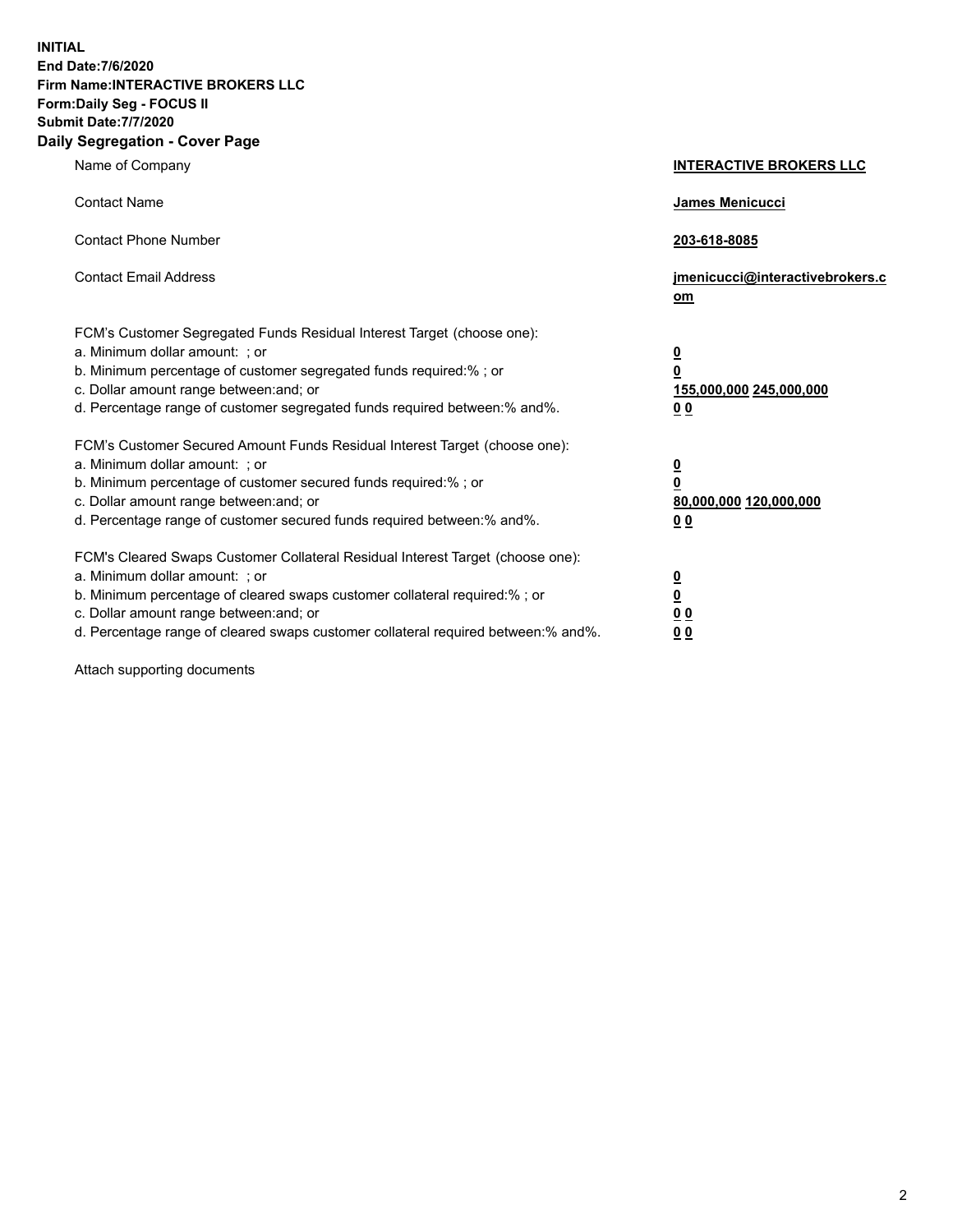**INITIAL End Date:7/6/2020 Firm Name:INTERACTIVE BROKERS LLC Form:Daily Seg - FOCUS II Submit Date:7/7/2020 Daily Segregation - Secured Amounts**

|     | Daily Segregation - Secured Amounts                                                                        |                               |
|-----|------------------------------------------------------------------------------------------------------------|-------------------------------|
|     | Foreign Futures and Foreign Options Secured Amounts                                                        |                               |
|     | Amount required to be set aside pursuant to law, rule or regulation of a foreign                           | $0$ [7305]                    |
|     | government or a rule of a self-regulatory organization authorized thereunder                               |                               |
| 1.  | Net ledger balance - Foreign Futures and Foreign Option Trading - All Customers                            |                               |
|     | A. Cash                                                                                                    | 599,357,340 [7315]            |
|     | B. Securities (at market)                                                                                  | $0$ [7317]                    |
| 2.  | Net unrealized profit (loss) in open futures contracts traded on a foreign board of trade                  | $-10,080,684$ [7325]          |
| 3.  | Exchange traded options                                                                                    |                               |
|     | a. Market value of open option contracts purchased on a foreign board of trade                             | 3,157,757 [7335]              |
|     | b. Market value of open contracts granted (sold) on a foreign board of trade                               | -1,595,149 [7337]             |
| 4.  | Net equity (deficit) (add lines 1. 2. and 3.)                                                              | 590,839,264 [7345]            |
| 5.  | Account liquidating to a deficit and account with a debit balances - gross amount                          | 5,381 [7351]                  |
|     | Less: amount offset by customer owned securities                                                           | 0 [7352] 5,381 [7354]         |
| 6.  | Amount required to be set aside as the secured amount - Net Liquidating Equity                             | 590,844,645 [7355]            |
|     | Method (add lines 4 and 5)                                                                                 |                               |
| 7.  | Greater of amount required to be set aside pursuant to foreign jurisdiction (above) or line                | 590,844,645 [7360]            |
|     | 6.                                                                                                         |                               |
|     | FUNDS DEPOSITED IN SEPARATE REGULATION 30.7 ACCOUNTS                                                       |                               |
| 1.  | Cash in banks                                                                                              |                               |
|     | A. Banks located in the United States                                                                      | 90,511,436 [7500]             |
|     | B. Other banks qualified under Regulation 30.7                                                             | 0 [7520] 90,511,436 [7530]    |
| 2.  | Securities                                                                                                 |                               |
|     | A. In safekeeping with banks located in the United States                                                  | 479,904,400 [7540]            |
|     | B. In safekeeping with other banks qualified under Regulation 30.7                                         | 0 [7560] 479,904,400 [7570]   |
| 3.  | Equities with registered futures commission merchants                                                      |                               |
|     | A. Cash                                                                                                    | $0$ [7580]                    |
|     | <b>B.</b> Securities                                                                                       | $0$ [7590]                    |
|     | C. Unrealized gain (loss) on open futures contracts                                                        | $0$ [7600]                    |
|     | D. Value of long option contracts                                                                          | $0$ [7610]                    |
|     | E. Value of short option contracts                                                                         | 0 [7615] 0 [7620]             |
| 4.  | Amounts held by clearing organizations of foreign boards of trade                                          |                               |
|     | A. Cash                                                                                                    | $0$ [7640]                    |
|     | <b>B.</b> Securities                                                                                       | $0$ [7650]                    |
|     | C. Amount due to (from) clearing organization - daily variation                                            | $0$ [7660]                    |
|     | D. Value of long option contracts                                                                          | $0$ [7670]                    |
|     | E. Value of short option contracts                                                                         | 0 [7675] 0 [7680]             |
| 5.  | Amounts held by members of foreign boards of trade                                                         |                               |
|     | A. Cash                                                                                                    | 129,338,608 [7700]            |
|     | <b>B.</b> Securities                                                                                       | $0$ [7710]                    |
|     | C. Unrealized gain (loss) on open futures contracts                                                        | 8,052,921 [7720]              |
|     | D. Value of long option contracts                                                                          | 3,157,757 [7730]              |
|     | E. Value of short option contracts                                                                         | -1,595,149 [7735] 138,954,137 |
|     |                                                                                                            | [7740]                        |
| 6.  | Amounts with other depositories designated by a foreign board of trade                                     | $0$ [7760]                    |
| 7.  | Segregated funds on hand                                                                                   | $0$ [7765]                    |
| 8.  | Total funds in separate section 30.7 accounts                                                              | 709,369,973 [7770]            |
| 9.  | Excess (deficiency) Set Aside for Secured Amount (subtract line 7 Secured Statement<br>Page 1 from Line 8) | 118,525,328 [7380]            |
| 10. | Management Target Amount for Excess funds in separate section 30.7 accounts                                | 80,000,000 [7780]             |
| 11. | Excess (deficiency) funds in separate 30.7 accounts over (under) Management Target                         | 38,525,328 [7785]             |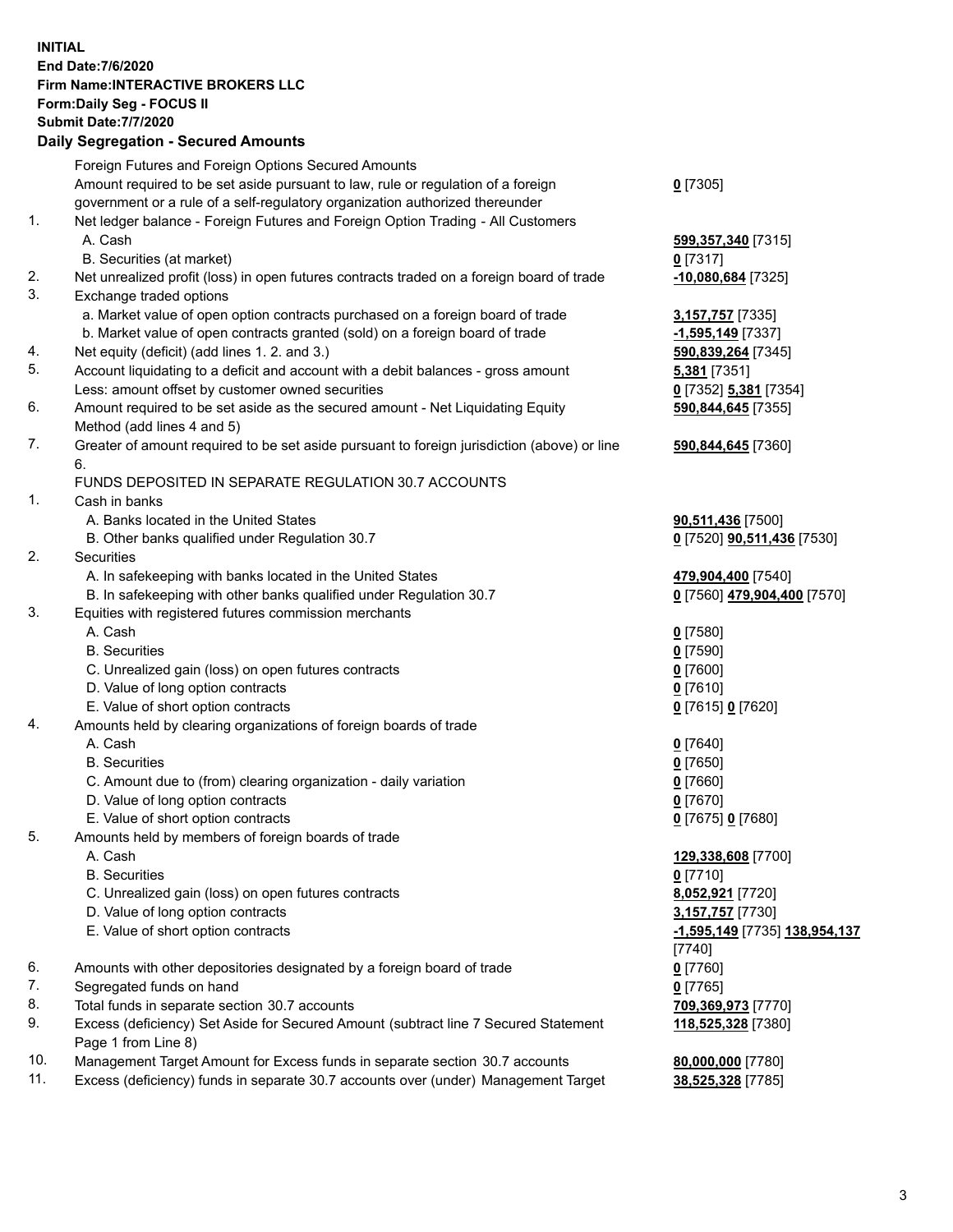**INITIAL End Date:7/6/2020 Firm Name:INTERACTIVE BROKERS LLC Form:Daily Seg - FOCUS II Submit Date:7/7/2020 Daily Segregation - Segregation Statement** SEGREGATION REQUIREMENTS(Section 4d(2) of the CEAct) 1. Net ledger balance A. Cash **5,262,064,151** [7010] B. Securities (at market) **0** [7020] 2. Net unrealized profit (loss) in open futures contracts traded on a contract market **39,048,147** [7030] 3. Exchange traded options A. Add market value of open option contracts purchased on a contract market **257,614,723** [7032] B. Deduct market value of open option contracts granted (sold) on a contract market **-211,582,193** [7033] 4. Net equity (deficit) (add lines 1, 2 and 3) **5,347,144,828** [7040] 5. Accounts liquidating to a deficit and accounts with debit balances - gross amount **6,645,574** [7045] Less: amount offset by customer securities **0** [7047] **6,645,574** [7050] 6. Amount required to be segregated (add lines 4 and 5) **5,353,790,402** [7060] FUNDS IN SEGREGATED ACCOUNTS 7. Deposited in segregated funds bank accounts A. Cash **1,047,153,591** [7070] B. Securities representing investments of customers' funds (at market) **2,600,706,830** [7080] C. Securities held for particular customers or option customers in lieu of cash (at market) **0** [7090] 8. Margins on deposit with derivatives clearing organizations of contract markets A. Cash **6,901,873** [7100] B. Securities representing investments of customers' funds (at market) **1,890,969,397** [7110] C. Securities held for particular customers or option customers in lieu of cash (at market) **0** [7120] 9. Net settlement from (to) derivatives clearing organizations of contract markets **-5,466,352** [7130] 10. Exchange traded options A. Value of open long option contracts **257,491,341** [7132] B. Value of open short option contracts **-211,563,311** [7133] 11. Net equities with other FCMs A. Net liquidating equity **0** [7140] B. Securities representing investments of customers' funds (at market) **0** [7160] C. Securities held for particular customers or option customers in lieu of cash (at market) **0** [7170] 12. Segregated funds on hand **0** [7150] 13. Total amount in segregation (add lines 7 through 12) **5,586,193,369** [7180] 14. Excess (deficiency) funds in segregation (subtract line 6 from line 13) **232,402,967** [7190] 15. Management Target Amount for Excess funds in segregation **155,000,000** [7194] 16. Excess (deficiency) funds in segregation over (under) Management Target Amount Excess **77,402,967** [7198]